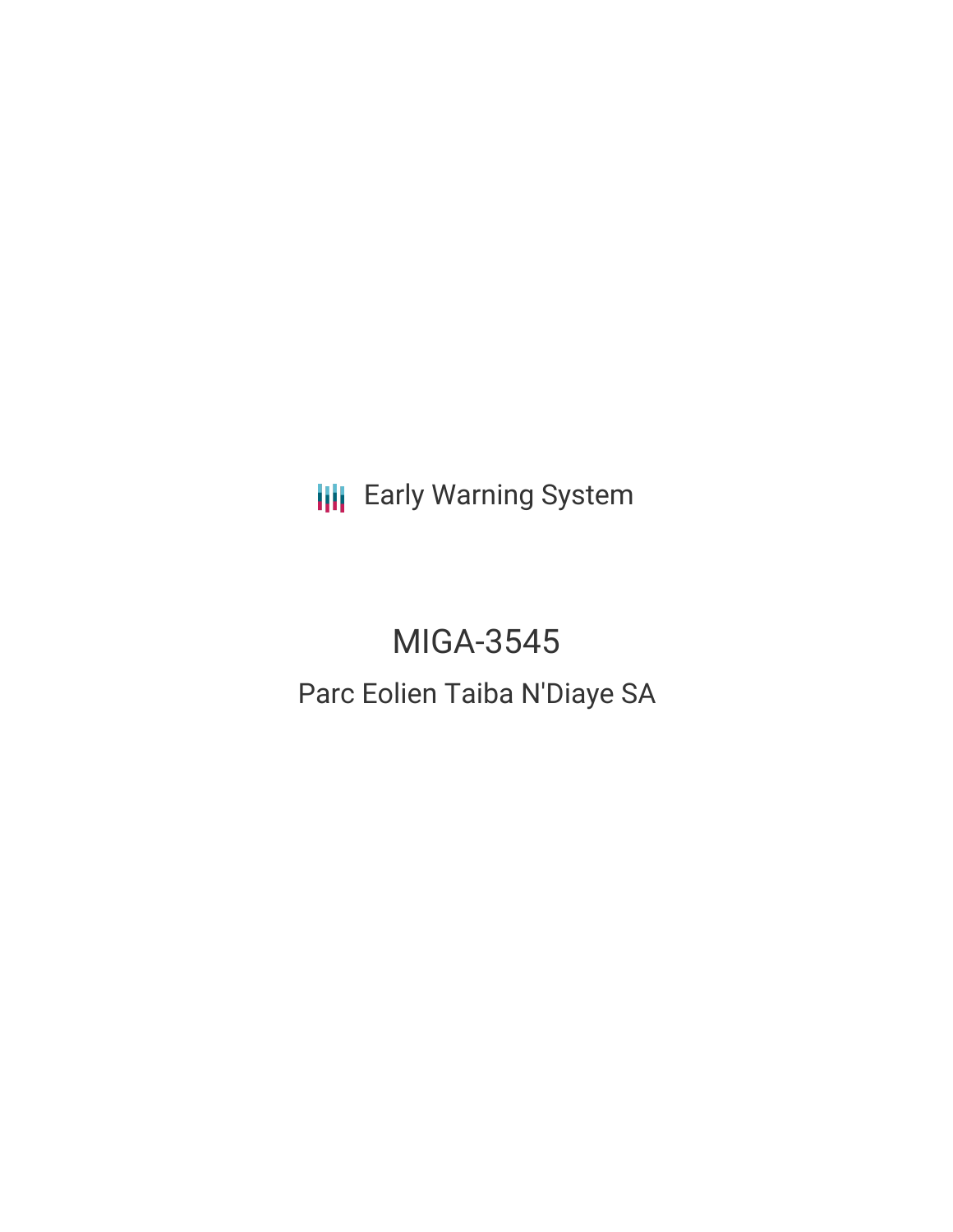

### **Quick Facts**

| <b>Countries</b>               | Senegal                                         |
|--------------------------------|-------------------------------------------------|
| <b>Specific Location</b>       | Taiba N'Diaye, Senegal                          |
| <b>Financial Institutions</b>  | Multilateral Investment Guarantee Agency (MIGA) |
| <b>Status</b>                  | Proposed                                        |
| <b>Bank Risk Rating</b>        | Α                                               |
| <b>Voting Date</b>             | 2017-05-29                                      |
| <b>Borrower</b>                | Lekela Power Holdings (Senegal) Limited         |
| <b>Sectors</b>                 | Energy                                          |
| <b>Investment Amount (USD)</b> | \$118.00 million                                |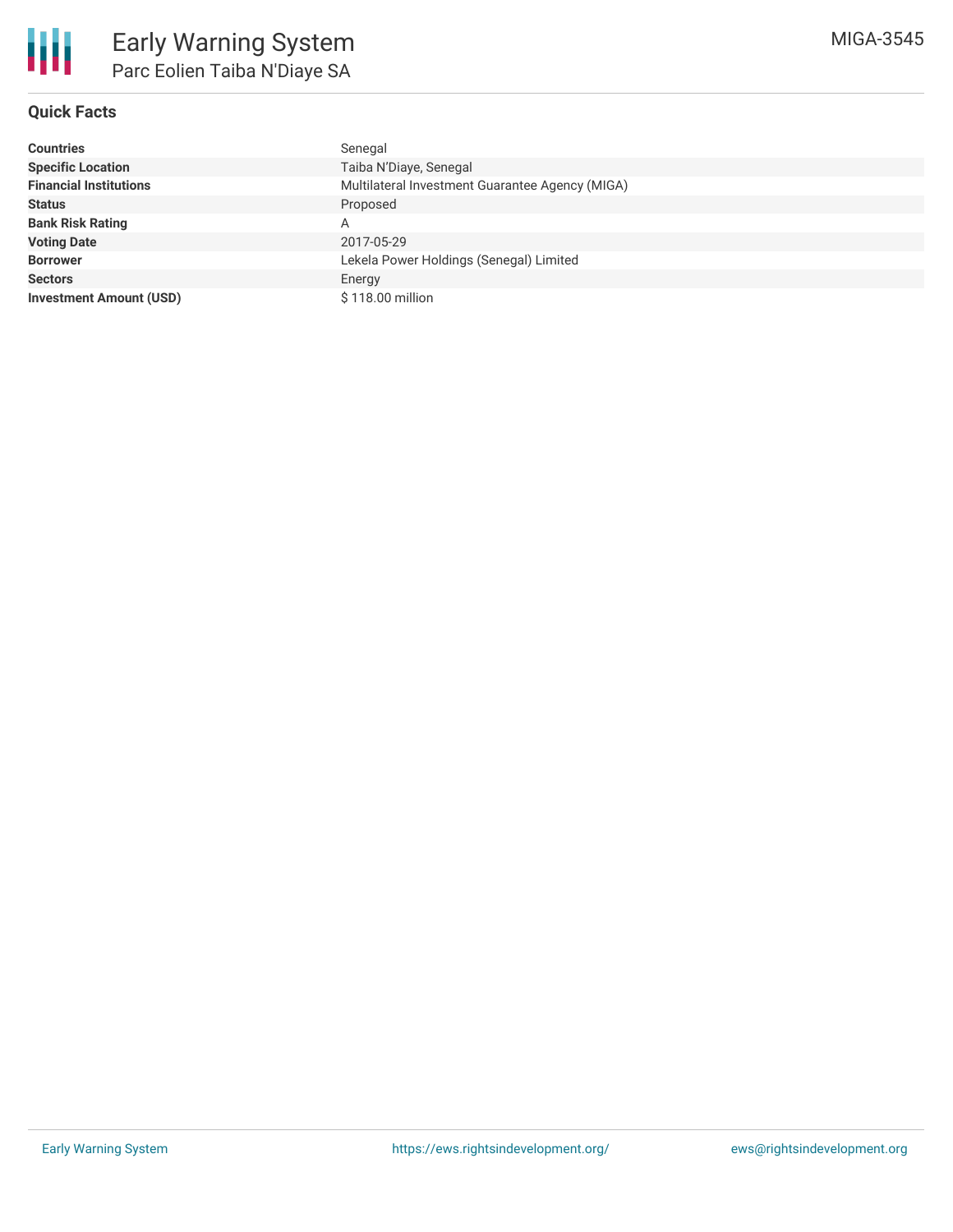#### **Project Description**

This summary covers an application by Lekela Power Holdings (Senegal) Limited of the Republic of Mauritius (Lekela) for its equity and shareholder loan investments in the Parc Eolien Taiba N'Diaye SA wind farm project (the Project) in the Republic of Senegal. The investor seeks cover for up to €110 million (equivalent to US\$118 million) against the risk of transfer restriction, expropriation, war and civil disturbance, and breach of contract for a tenor of up to 20 years.

The Project involves the construction, operation, and maintenance of a 158.7 MW wind power farm in Taiba N'Diaye, Senegal, which is 75 km northeast of Dakar and 6 km east of the Atlantic Ocean. The electricity output will be sold to Société Nationale d'Électricité du Sénégal (Senelec) under a 20-year Power Purchase Agreement (PPA). Power will be transmitted via seven 33 kV lines which will connect to 33kV/225kV step-up transformers at the Tobene substation. The Tobene substation is situated less than one km east of the Project site and is owned, operated, and maintained by Senelec which is the sole offtaker of the electricity produced. A 225 kV transmission line runs from the Tobene substation into Dakar, the capital of Senegal. The electricity produced by the Project will be injected into the national grid and sold to Senegalese end-consumers by Senelec.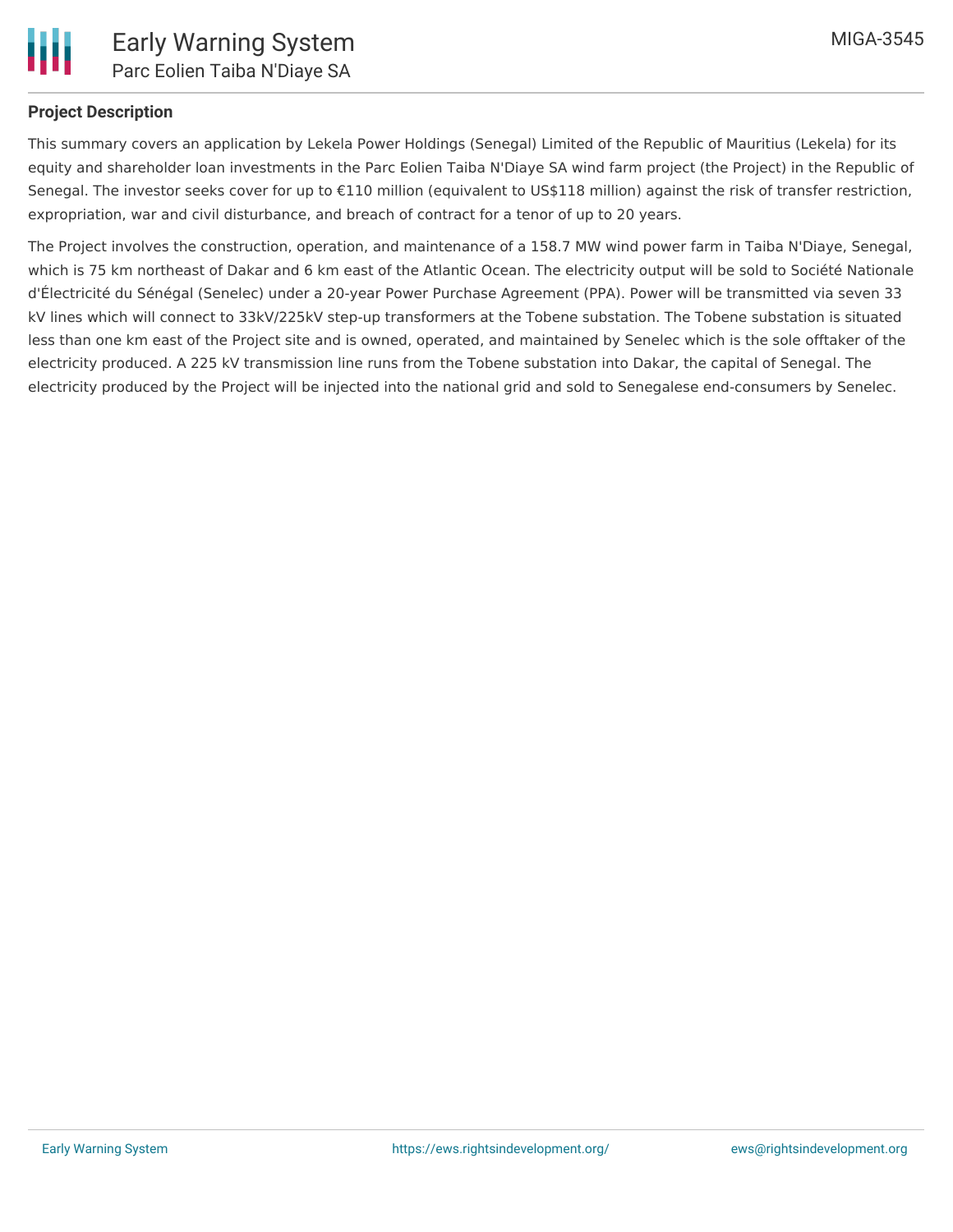

#### **Investment Description**

Multilateral Investment Guarantee Agency (MIGA)